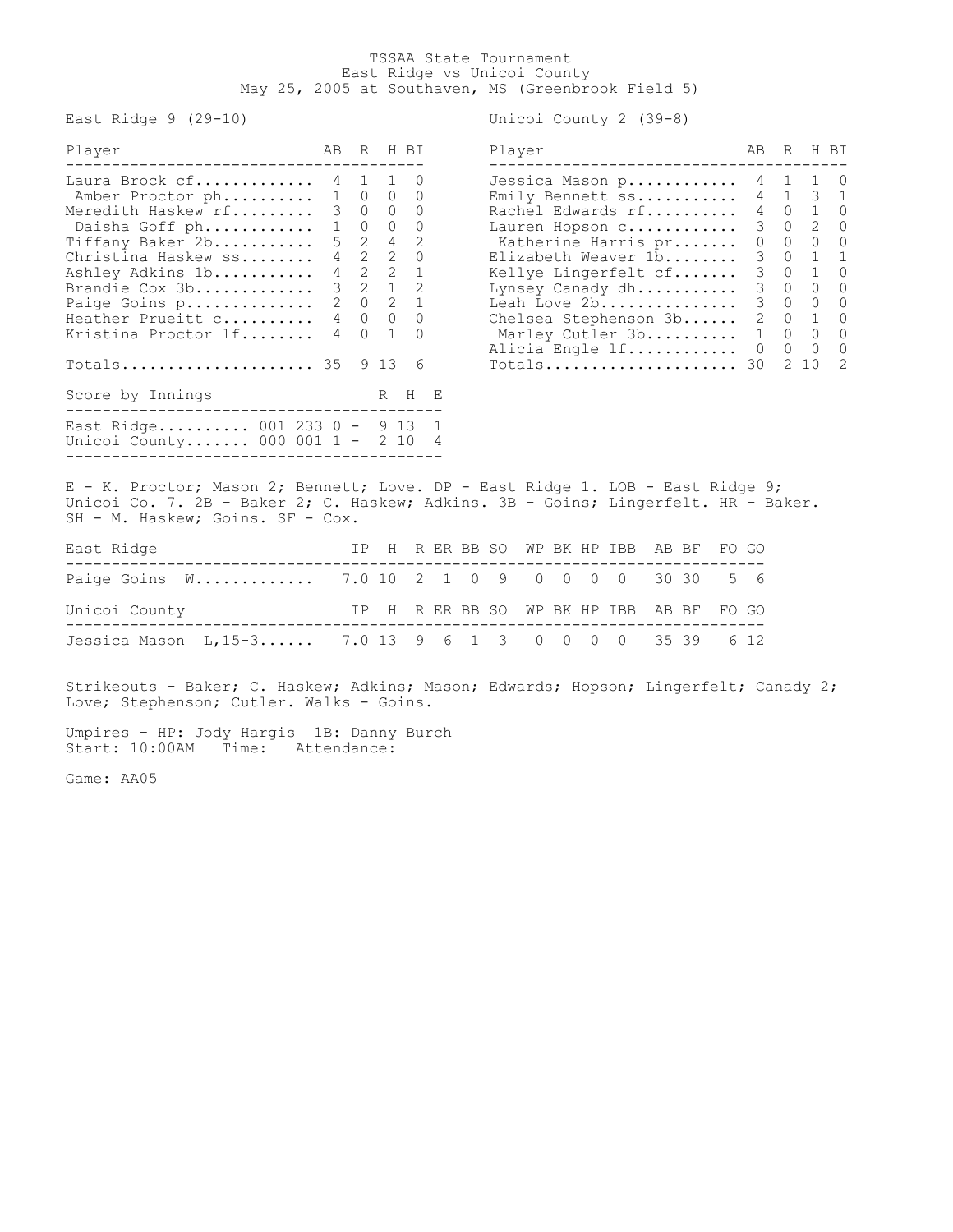## TSSAA State Tournament East Ridge vs Unicoi County May 25, 2005 at Southaven, MS (Greenbrook Field 5)

East Ridge  $9$  (29-10)

| Player                                                                                                                                                                                                                                                                                 | AВ                                                                                                                                                                                                                                       | R          |                      | H RBI BB SO PO A LOB      |                                                                                           |         |                                                      |              |                                                                                                                                                                                                                                                                             |  |
|----------------------------------------------------------------------------------------------------------------------------------------------------------------------------------------------------------------------------------------------------------------------------------------|------------------------------------------------------------------------------------------------------------------------------------------------------------------------------------------------------------------------------------------|------------|----------------------|---------------------------|-------------------------------------------------------------------------------------------|---------|------------------------------------------------------|--------------|-----------------------------------------------------------------------------------------------------------------------------------------------------------------------------------------------------------------------------------------------------------------------------|--|
| Laura Brock cf<br>Amber Proctor ph<br>Meredith Haskew rf<br>Daisha Goff ph<br>Tiffany Baker 2b<br>Christina Haskew ss<br>Ashley Adkins 1b<br>Brandie Cox 3b<br>Paige Goins p<br>Heather Prueitt c<br>Kristina Proctor lf<br>$\texttt{Totals} \dots \dots \dots \dots \dots \dots \ 35$ | 4<br>$\begin{array}{cccccccc} 1&0&0&0&0&0&0&0 \\ 3&0&0&0&0&0&0&0 \\ 1&0&0&0&0&0&0&0 \\ 5&2&4&2&0&1&2&2 \\ 4&2&2&0&0&1&6&0 \\ 3&2&1&2&0&0&1&6 \\ 3&2&1&2&0&0&1&3 \\ 2&0&2&1&1&0&0&0 \\ 4&0&1&0&0&0&2&0 \\ 35&9&13&6&1&3&21&7 \end{array}$ | 1<br>1 0 0 | $\mathbf{1}$<br>9 13 | 0<br>0<br>6               | 0<br>0<br>$\mathbf{1}$                                                                    | $\circ$ | 0<br>$\begin{matrix} 0 & 0 & 0 \end{matrix}$<br>3 21 | $\circ$<br>7 | 2<br>0<br>2<br>0<br>1<br>2<br>0<br>0<br>0<br>2<br>0<br>9                                                                                                                                                                                                                    |  |
| Unicoi County 2 (39-8)<br>Player                                                                                                                                                                                                                                                       |                                                                                                                                                                                                                                          |            |                      | AB R H RBI BB SO PO A LOB |                                                                                           |         |                                                      |              |                                                                                                                                                                                                                                                                             |  |
| Jessica Mason p<br>Emily Bennett ss<br>Rachel Edwards rf<br>Lauren Hopson c<br>Katherine Harris pr<br>Elizabeth Weaver $1b$<br>Kellye Lingerfelt cf<br>Lynsey Canady $dh$<br>Leah Love 2b<br>Chelsea Stephenson 3b<br>Marley Cutler 3b<br>Alicia Engle lf<br>Score by Innings          | $\begin{matrix} 0 & 0 & 0 \end{matrix}$                                                                                                                                                                                                  | 4 1        | 2 10                 | 1 0<br>2<br>R H           | $0 \quad 1 \quad 0$<br>$\begin{matrix} 0 & 0 & 0 & 0 \end{matrix}$<br>$\overline{0}$<br>Е |         | 9 21 11                                              | 7<br>$\circ$ | 0<br>$\begin{array}{cccccccc} 4&1&1&0&0&1&0&\prime&0\\ 4&1&3&1&0&0&0&0&0\\ 4&0&1&0&0&1&2&0&1\\ 3&0&2&0&0&1&4&0&0\\ 0&0&0&0&0&0&0&0&0\\ 3&0&1&1&0&0&11&0&2\\ 3&0&1&0&0&1&0&0&0\\ 3&0&0&0&0&2&0&0&3\\ 3&0&0&0&0&1&1&2&1\\ 1&0&0&0&0&1&0&2&0\\ 0&0&0&0&0&0&0&0&0\\ $<br>0<br>7 |  |
| -------------<br>East Ridge 001 233 0 - 9 13<br>Unicoi County 000 001 1 - 2 10                                                                                                                                                                                                         |                                                                                                                                                                                                                                          |            |                      |                           | 1<br>4                                                                                    |         |                                                      |              |                                                                                                                                                                                                                                                                             |  |
| E - K. Proctor; Mason 2; Bennett; Love. DP - East Ridge 1. LOB - East Ridge<br>9; Unicoi Co. 7. 2B - Baker 2; C. Haskew; Adkins. 3B - Goins; Lingerfelt. HR<br>- Baker. SH - M. Haskew; Goins. SF - Cox.                                                                               |                                                                                                                                                                                                                                          |            |                      |                           |                                                                                           |         |                                                      |              |                                                                                                                                                                                                                                                                             |  |
| East Ridge<br>IP H R ER BB SO AB BF                                                                                                                                                                                                                                                    |                                                                                                                                                                                                                                          |            |                      |                           |                                                                                           |         |                                                      |              |                                                                                                                                                                                                                                                                             |  |
| Paige Goins 7.0 10 2 1 0<br>IP H R ER BB SO AB BF<br>Unicoi County                                                                                                                                                                                                                     |                                                                                                                                                                                                                                          |            |                      |                           |                                                                                           | 9 30 30 |                                                      |              |                                                                                                                                                                                                                                                                             |  |

Jessica Mason....... 7.0 13 9 6 1 3 35 39

Win - Goins. Loss - Mason. Save - None. Umpires - HP: Jody Hargis 1B: Danny Burch Start: 10:00AM Time: Attendance: Game: AA05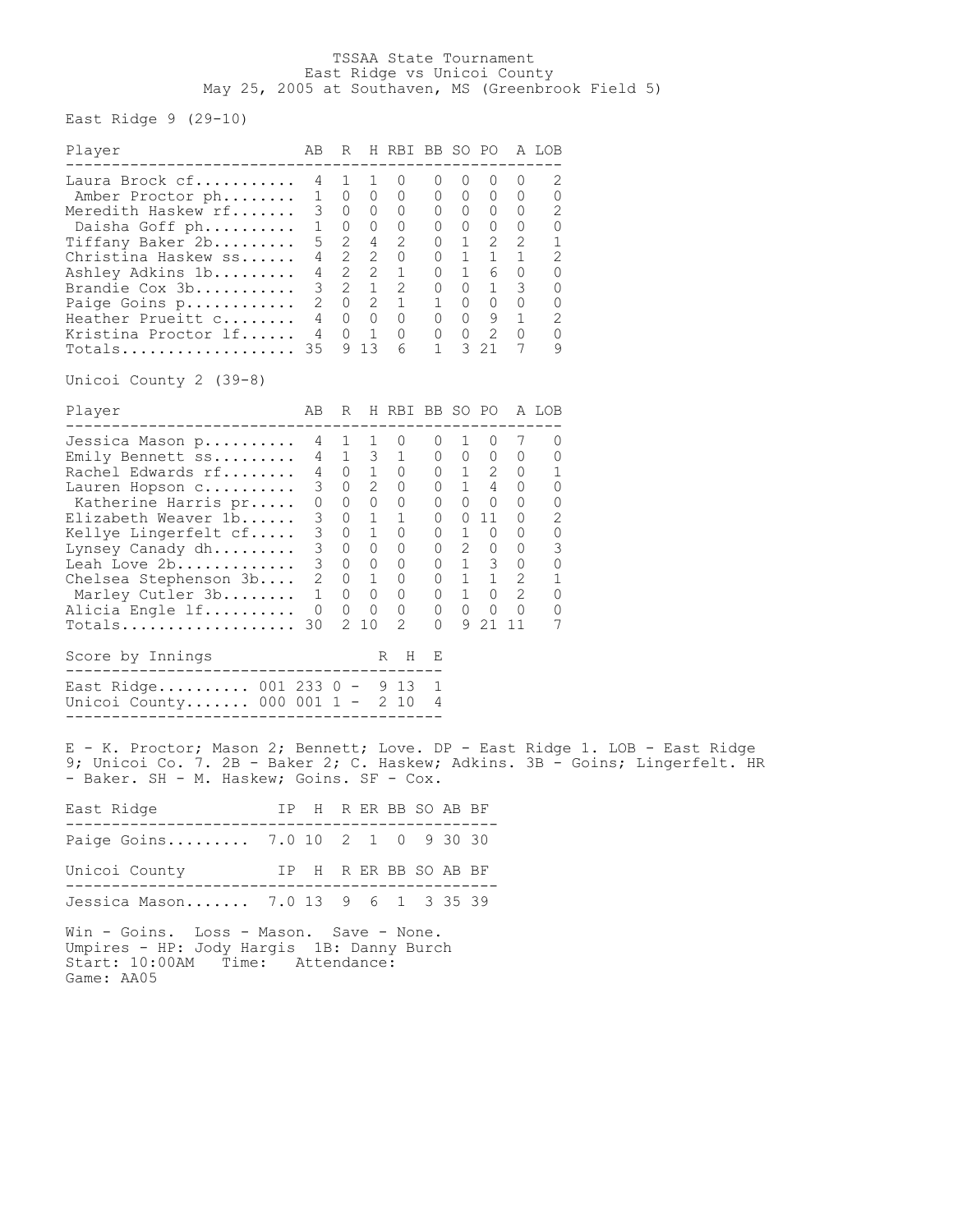## TSSAA State Tournament East Ridge vs Unicoi County - Play-by-Play May 25, 2005 at Southaven, MS (Greenbrook Field 5)

| Score by Innings                                                  |  |  | R H F. |  |
|-------------------------------------------------------------------|--|--|--------|--|
| East Ridge 001 233 0 - 9 13 1<br>Unicoi County 000 001 1 - 2 10 4 |  |  |        |  |

East Ridge starters: 22/cf Brock; 12/rf M. Haskew; 2/2b Baker; 10/ss C. Haskew; 17/1b Adkins; 5/3b Cox; 13/p Goins; 41/c Prueitt; 0/lf K. Proctor; Unicoi County starters: 4/p Mason; 1/ss Bennett; 14/rf Edwards; 8/c Hopson; 20/1b Weaver;  $11/c$ f Lingerfelt; 13/dh Canady; 12/2b Love; 24/3b Stephenson; 21/1f Engle;

**East Ridge 1st -** Brock grounded out to p. M. Haskew popped up to 1b. Baker doubled. C. Haskew struck out swinging. *0 runs, 1 hit, 0 errors, 1 LOB.*

**Unicoi County 1st -** Mason struck out swinging. Bennett singled. Edwards reached on a fielder's choice; Bennett out at second 3b to 2b. Hopson singled; Edwards advanced to second. Harris pinch ran for Hopson. Weaver grounded out to 2b. *0 runs, 2 hits, 0 errors, 2 LOB.*

**East Ridge 2nd -** Hopson to c for Harris. Adkins struck out looking. Cox grounded out to 3b. Goins singled. Prueitt grounded out to p. *0 runs, 1 hit, 0 errors, 1 LOB.*

**Unicoi County 2nd -** Lingerfelt struck out looking. Canady struck out looking. Love flied out to lf. *0 runs, 0 hits, 0 errors, 0 LOB.*

**East Ridge 3rd -** K. Proctor grounded out to p. Brock singled. M. Haskew grounded out to 3b, SAC; Brock advanced to second. Baker doubled, RBI; Brock scored. C. Haskew popped up to 3b. *1 run, 2 hits, 0 errors, 1 LOB.*

**Unicoi County 3rd -** Stephenson singled. Mason popped into double play 2b to 1b; Stephenson out on the play. Bennett flied out to lf. *0 runs, 1 hit, 0 errors, 0 LOB.*

**East Ridge 4th -** Adkins singled. Cox reached on an error by p; Adkins advanced to second. Goins grounded out to p, SAC; Cox advanced to second; Adkins advanced to third. Prueitt reached on an error by 2b; Cox advanced to third; Adkins scored, unearned. K. Proctor grounded out to p; Prueitt advanced to second. Brock reached on an error by p; Prueitt advanced to third; Cox scored, unearned. M. Haskew popped up to 2b. *2 runs, 1 hit, 3 errors, 2 LOB.*

**Unicoi County 4th -** Edwards struck out swinging. Hopson struck out looking. Weaver grounded out to ss. *0 runs, 0 hits, 0 errors, 0 LOB.*

**East Ridge 5th -** Baker homered, RBI. C. Haskew doubled. Adkins flied out to rf; C. Haskew advanced to third. Cox singled, RBI; C. Haskew scored. Goins walked; Cox advanced to second. Prueitt reached on a throwing error by ss; Goins advanced to third; Cox scored, unearned. K. Proctor reached on a fielder's choice; Prueitt advanced to second; Goins out at home c unassisted. Brock grounded out to p. *3 runs, 3 hits, 1 error, 2 LOB.*

**Unicoi County 5th -** Lingerfelt tripled. Canady reached on a fielder's choice; Lingerfelt out at third c to 3b. Love struck out swinging. Stephenson struck out looking. *0 runs, 1 hit, 0 errors, 1 LOB.*

**East Ridge 6th -** M. Haskew lined out to 1b. Baker singled. C. Haskew singled; Baker advanced to second. Adkins doubled, RBI; C. Haskew advanced to third; Baker scored. Cox flied out to rf, SF, RBI; C. Haskew scored. Goins tripled, RBI; Adkins scored. Prueitt grounded out to p. *3 runs, 4 hits, 0 errors, 1 LOB.*

**Unicoi County 6th -** Cutler to 3b for Stephenson. Mason popped up to 1b. Bennett singled. Edwards singled; Bennett advanced to second. Hopson singled; Edwards advanced to second; Bennett advanced to third. Weaver singled, RBI; Hopson advanced to second; Edwards advanced to third; Bennett scored. Lingerfelt popped up to ss. Canady struck out swinging. *1 run, 4 hits, 0 errors, 3 LOB.*

**East Ridge 7th -** K. Proctor singled. A. Proctor pinch hit for Brock. A. Proctor reached on a fielder's choice; K. Proctor out at second 3b to 2b. Goff pinch hit for M. Haskew. Goff reached on a fielder's choice; A. Proctor out at second 3b to 2b. Baker struck out swinging. *0 runs, 1 hit, 0 errors, 1 LOB.*